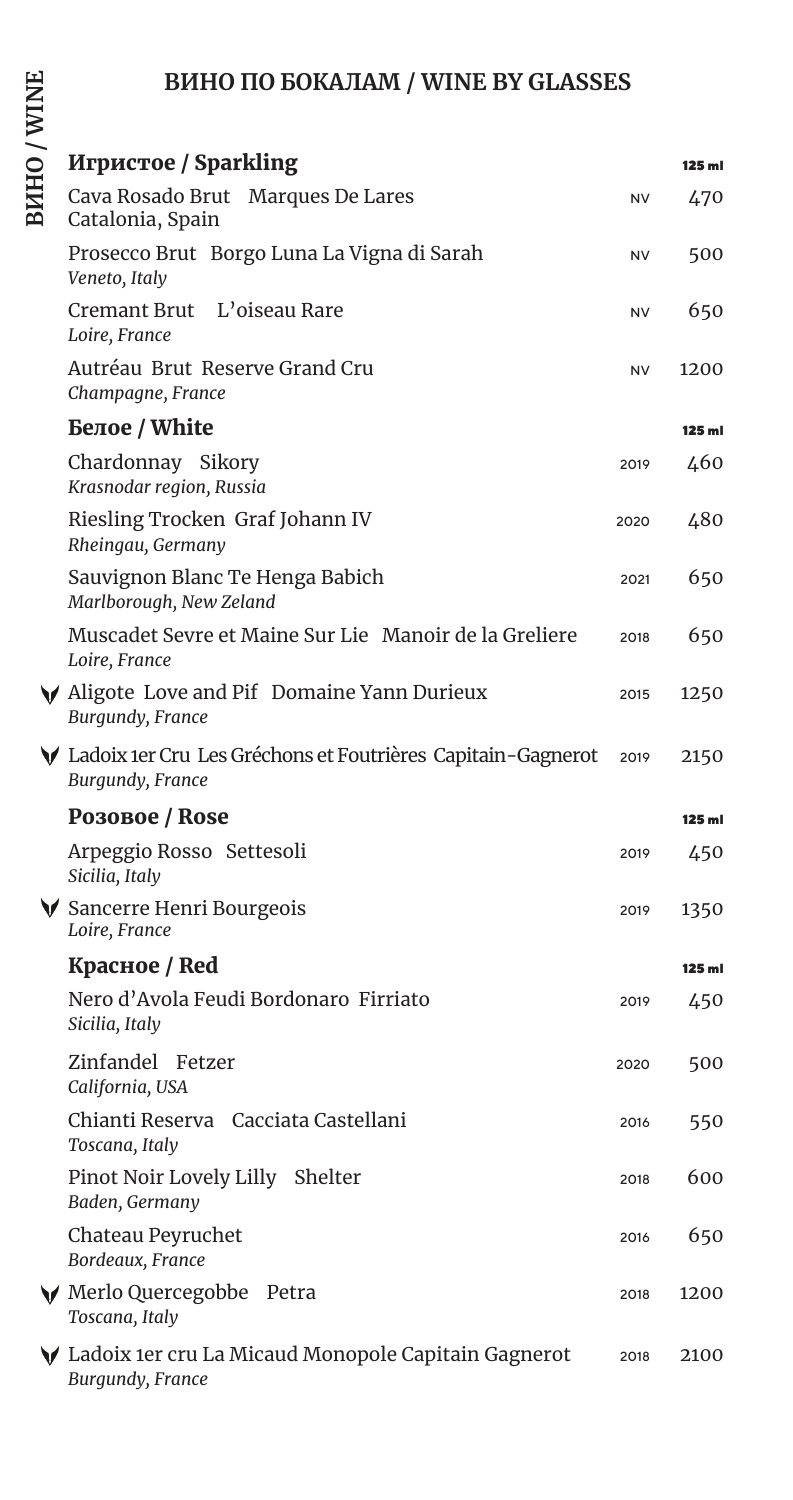## **ВИНА В ПОЛУБУТЫЛКАХ / HALF BOTTLES**

| <b>Белые</b> / White                                                 |      | 375 ml |
|----------------------------------------------------------------------|------|--------|
| Riesling Bone Dry Reichsrat von Buhl<br>Pfalz, Germany               | 2020 | 2300   |
| Roero Arneis Cornarea<br>Piedmont, Italy                             | 2018 | 2900   |
| Gavi di Gavi (Etichetta Nera) La Scolca<br>Piedmont, Italy           | 2020 | 4830   |
| Красные / Red                                                        |      | 375 ml |
| Bordeaux Superior Chateu Citran<br>Bordeaux, France                  | 2019 | 2400   |
| Cotes du Rhone Guigal<br>Rhone, France                               | 2018 | 3000   |
| Chianti Classico Riserva Rocca Guicciarda Ricasoli<br>Toscana, Italy | 2015 | 3300   |
| Cotes de Nuits-Villages Marchand-Tawse<br>Burgundy, France           | 2016 | 5000   |

## **ВЫБОР ШЕФА / THE CHEF'S CHOICE**

| <b>Белые</b> / White                                                     |      | 750 ml |
|--------------------------------------------------------------------------|------|--------|
| $\frac{S}{Bi\delta}$ Chenin Blan Seaward Spier<br>Capetown, South Africa | 2020 | 3200   |
| Grauer Burgunder Qvinterra Kuhling-Gillotn<br>Reinhessen, Germany        | 2020 | 4800   |
| Pinot Blanc Chateau de Schengen<br>Moselle, Luxembourge                  | 2018 | 5200   |
| Encruzado Quinta da Gandara Caves da Montanha<br>Dao, Portugal           | 2011 | 7000   |
| Красные / Red                                                            |      | 750 ml |
| Hochar Chateau Musar<br>Bekaa Valley, Lebanon                            | 2016 | 6000   |
| Pinotage 21 Gables Spier<br>Stellenbosch, South Africa                   | 2015 | 6600   |
| Blaufränkisch Kirschgarten Umathum<br>Burgenland, Austria                | 2007 | 8800   |
| Umathum<br>Pinot Noir Junger Berg<br>Burgenland, Austria                 | 2000 | 13000  |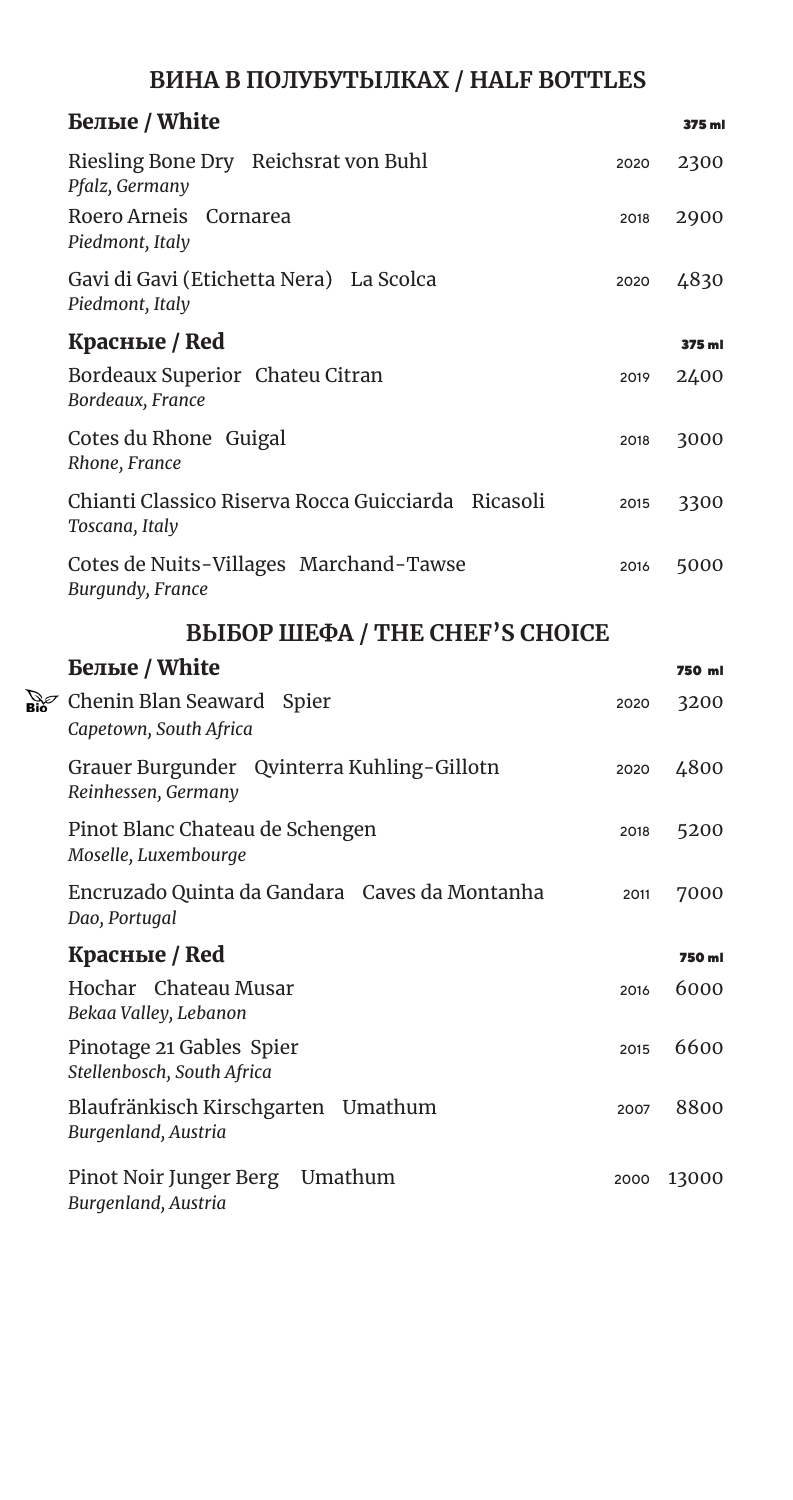#### **ИГРИСТЫЕ ВИНА / SPARKLING WINE**

|                                                                            |           | 187ml          |
|----------------------------------------------------------------------------|-----------|----------------|
| Martini Prosecco<br>Veneto, Italy                                          | <b>NV</b> | 800            |
| Cava Codorniu Zero (n\a)<br>Catalonia, Spain                               | <b>NV</b> | 750 ml<br>2500 |
| Brut d'Or Blanc de Blanc<br>Abrau-Durso<br>Krasnodar region, Russia        | 2018      | 2900           |
| Riesling Deutscher Sekt Herres<br>Mosel, Germany                           | NV        | 3500           |
| Cava Brut Reserva Vilarnau<br>Catalonia, Spain                             | <b>NV</b> | 3500           |
| Chardonnay Brut Bernard-Massard<br>Moselle, Luxembourge                    | <b>NV</b> | 4900           |
| Franciacorta Brut DOCG Antica Fratta<br>Lombardia, Italy                   | <b>NV</b> | 5700           |
| Cremant de Bourgogne Rose Rene Lamy<br>Bourgogne, France                   | <b>NV</b> | 5900           |
| <b>ШАМПАНСКОЕ / CHAMPAGNE</b>                                              |           |                |
| Moet&Chandon<br><b>Brut Imperial</b><br>Champagne, France                  | <b>NV</b> | 200 ml<br>2500 |
| Moet&Chandon Rose Imperial<br>Champagne, France                            | NV        | 2900           |
| Autréau Blanc de Blanc Brut Grand Cru<br>Champagne, France                 | <b>NV</b> | 750 ml<br>7200 |
| Mallol-Gantois Brut Rose Grand Cru<br>Champagne, France                    | <b>NV</b> | 8500           |
| Bourgeois-Diaz Blanc de Blancs Brut Natur<br>Champagne, France             | <b>NV</b> | 9000           |
| Vazart-Coquart Reserve Blanc de Blancs Brut Grand Cru<br>Champagne, France | <b>NV</b> | 11500          |

"R" de Ruinart Brut NV 12000 *Champagne, France* Boizel Blanc de Noirs Brut NV 13000 *Champagne, France* Ruinart Blanc de Blanc Brut NV 22000 *Champagne, France* Jacquart Cuvee Alpha Brut 2006 23000 *Champagne, France*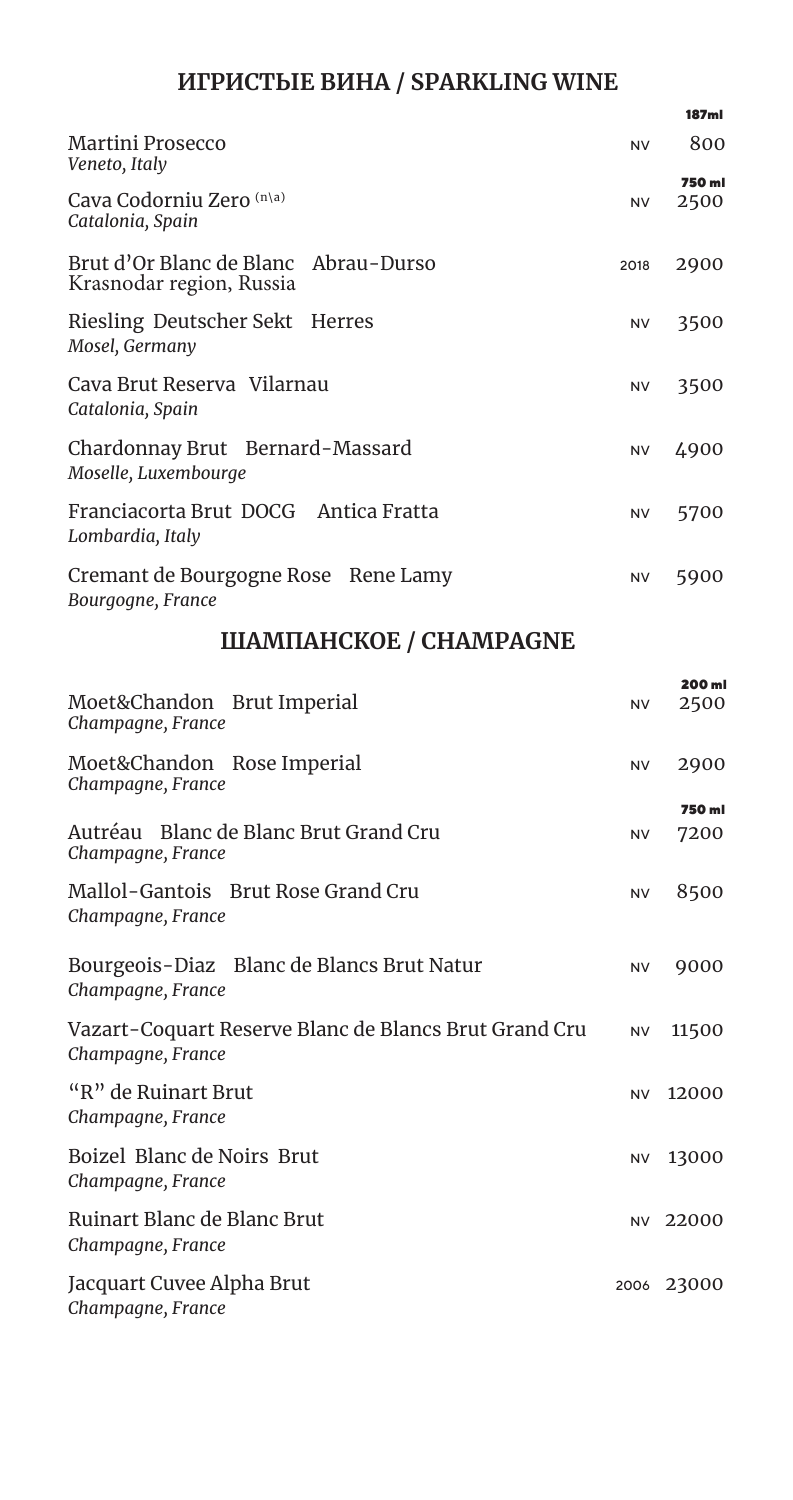## **БЕЛЫЕ ВИНА / WHITE WINES**

| Рислинг и Друзья / Riesling & Friends                                               |      | 750 ml |
|-------------------------------------------------------------------------------------|------|--------|
| Riesling Sikory<br>Krasnodar region, Russia                                         | 2018 | 2900   |
| Riesling Bone Dry Reichsrat von Buhl<br>Pfalz, Germany                              | 2020 | 3900   |
| Gewurztraminer Villa Wolf<br>Pfalz, Germany                                         | 2020 | 4600   |
| Gruner Veltliner Loss Hiedler<br>Austria, Kamptal                                   | 2020 | 4900   |
| Riesling Loiserberg Loimer<br>Kamptal, Austria                                      | 2020 | 5500   |
| Weissburgunder Steirische Klassik Neumeister<br>Steiermark, Austria                 | 2017 | 6500   |
| Riesling Kabinett trocken Wallufer Walkenberg J.B. Becker 1993<br>Rheingau, Germany |      | 8500   |
| Riesling Auslese trocken<br>Martinsthaler Rodchen J.B. Becker<br>Rheingau, Germany  | 1989 | 9900   |
| Совиньон-Блан / Sauvignon Blanc                                                     |      | 750 ml |
| Les Anges Les Caves de la Loire<br>Loire, France                                    | 2020 | 3000   |
| <b>Baby Doll Yealands</b><br>Marlborough, New Zeland                                | 2020 | 4200   |
| <sup>veg_</sup> Ried Steinriegl Wohlmuth<br>Steiermark, Austria                     | 2020 | 5900   |
| Winkl Terlan<br>Alto-Adige, Italy                                                   | 2020 | 7900   |
| Шардоне / Chardonnay                                                                |      | 750 ml |
| <b>Mas Saint Pierre</b><br>Lanquedoc-Roussillon, France                             | 2019 | 2900   |
| Abrau Durso<br>Krasnodar region, Russia                                             | 2018 | 3300   |
| En Paradis Vieilles Vignes Vins Rijckaert<br>Arbois, France                         | 2019 | 5700   |
| <b>Black Stallion</b><br>Napa Valley, USA                                           | 2019 | 6400   |
| Lamelle Il Borro<br>Toscana, Italy                                                  | 2019 | 7000   |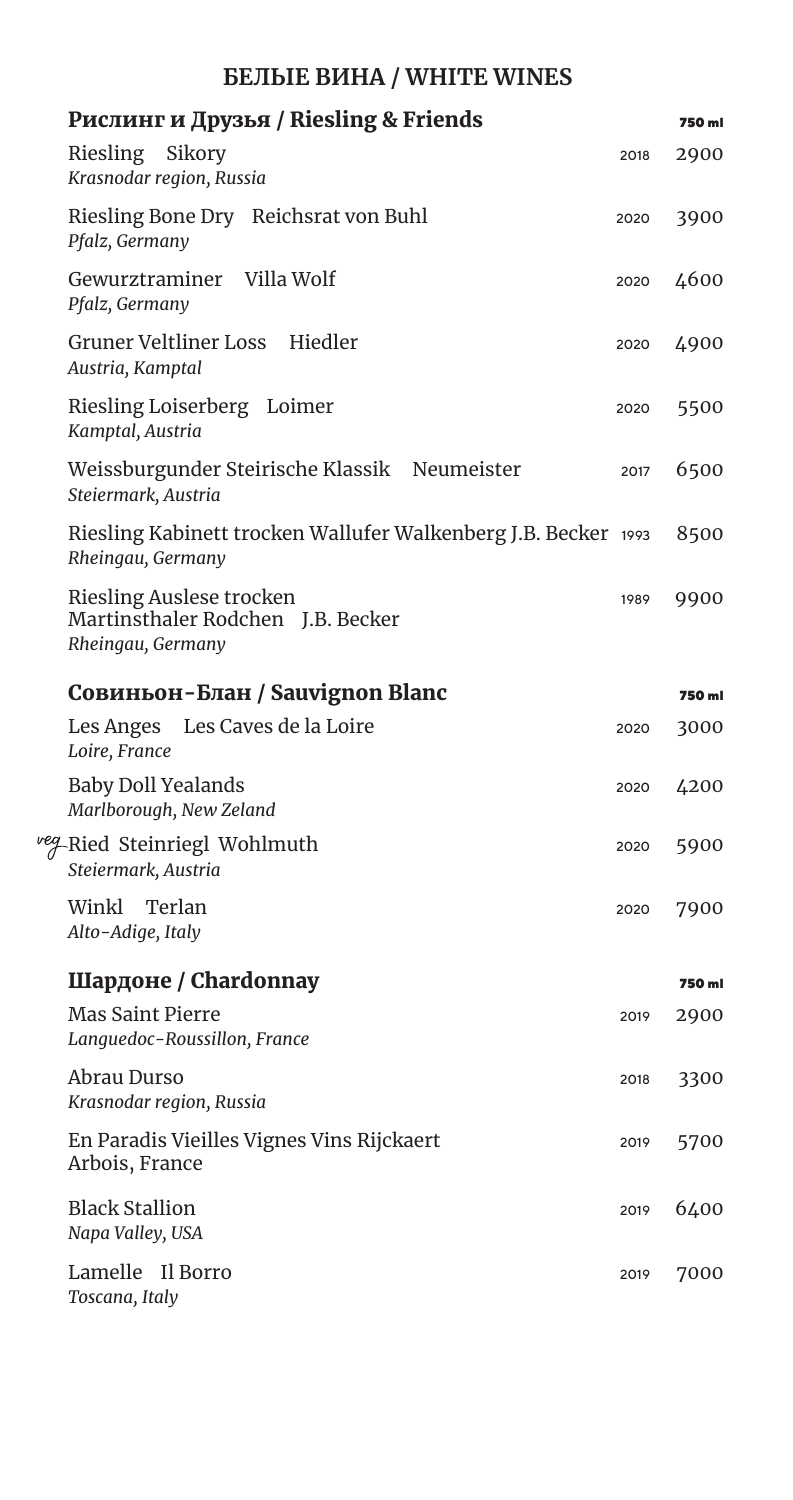| Франция / France                                                           |      | 750 ml |
|----------------------------------------------------------------------------|------|--------|
| Pinot Gris Reserve Lucien Albrecht<br>Alsace                               | 2020 | 2900   |
| Pouilly-Fume Domaine Patrice Moreux<br>Loire                               | 2020 | 4800   |
| Chablis Louis Michel & Fils<br>Burgundy                                    | 2020 | 5400   |
| Sancerre La Chatellenie Joseph Mellot<br>Loire                             | 2020 | 6300   |
| Chateau Brown Blanc<br>Bordeaux                                            | 2018 | 8900   |
| Ladoix 1er Cru Les Gréchons et Foutrières<br>Capitain-Gagnerot<br>Burgundy | 2016 | 13000  |
| Puligny-Montrachet Domain de la Choupette<br>Burgundy                      | 2019 | 16000  |
| Италия / Italy                                                             |      | 750 ml |
| Soave Classico Guerrieri Rizzardi<br>Veneto                                | 2019 | 3200   |
| Vermentino di Sardegna Passo Sardo<br>Sardinia                             | 2019 | 3800   |
| Greco Cantina Del Taburno<br>Campania                                      | 2020 | 4500   |
| Cometa Planeta<br><b>Sicilia</b>                                           | 2019 | 7200   |
| Gavi di Gavi (Etichetta Nera) La Scolca<br>Piedmont                        | 2020 | 9000   |
| Cervaro della Sala<br>Umbria Italy                                         | 2019 | 15000  |
| Испания / Spain                                                            |      | 750 ml |
| Godello Musica Martin Codax<br>Galicia                                     | 2018 | 3300   |
| Verdejo Edicion Limitada Ramon Bilbao<br>Rueda, Castilla y León            | 2019 | 3900   |
| Albarino Mar de Frades<br>Rias Baixas, Galicia                             | 2019 | 4750   |
| <b>PO3OBOE BIJHO / ROSE WINE</b>                                           |      |        |
| Planeta<br>Rose<br>Sicilia, Italy                                          | 2020 | 3500   |
| Rose M de Minuty<br>Provence, France                                       | 2020 | 4800   |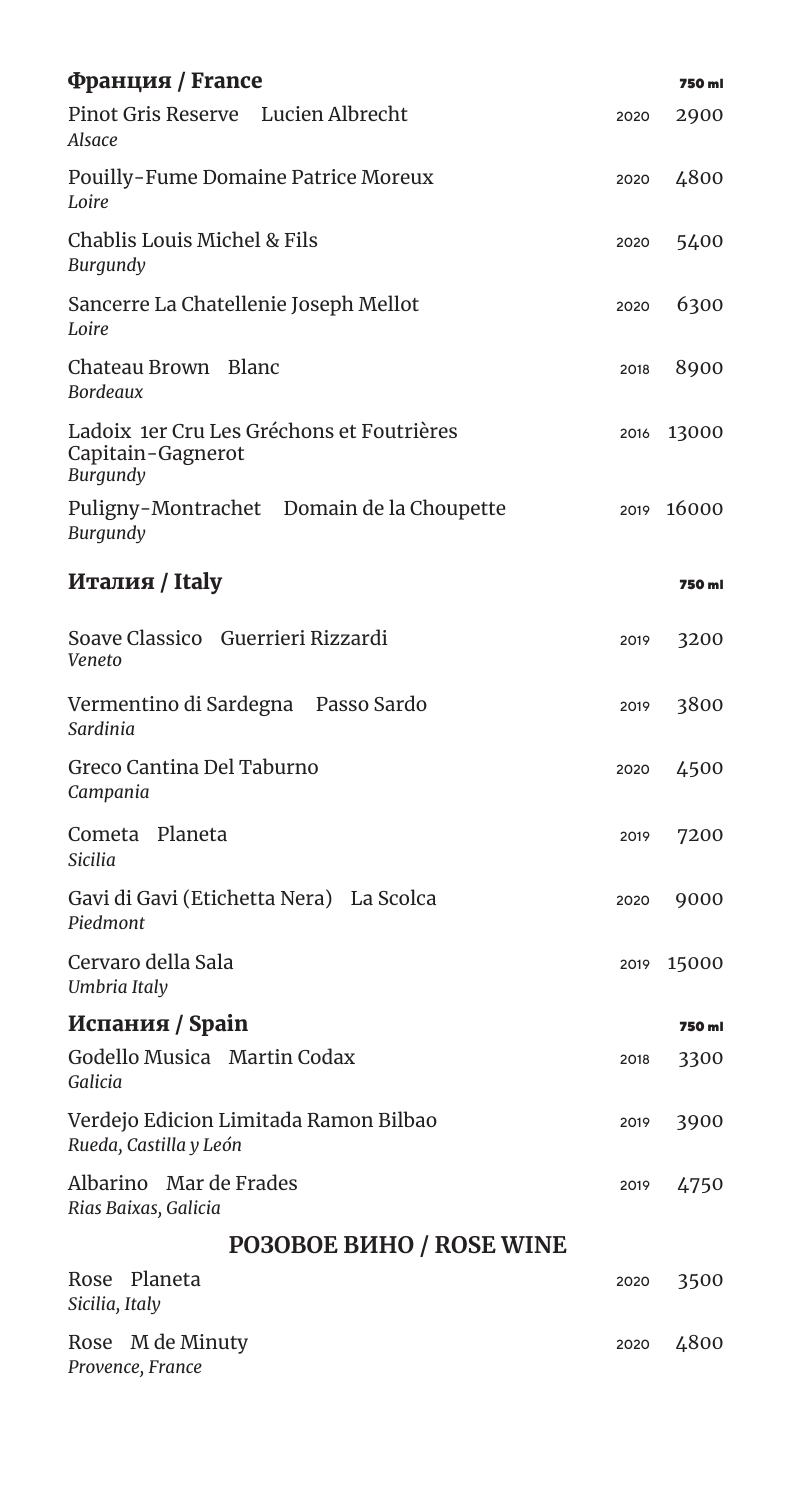# **КРАСНЫЕ ВИНА / RED WINE**

|                                          | Каберне и бленды / Cabernet & Blends                                                 |      | 750 ml  |
|------------------------------------------|--------------------------------------------------------------------------------------|------|---------|
|                                          | Cabernet Sauvignon Family reserve Sikory<br>Krasnodar region, Russia                 | 2016 | 3900    |
|                                          | $\mathbb{R}$ Cabernet Franc Domaine du Mortier<br>Loire, France                      | 2016 | 4400    |
|                                          | Cabernet Sauvignon Kaapzicht<br>Western Cape, South Africa                           | 2017 | 5500    |
|                                          | Cabernet Sauvignon Farnito Carpineto<br>Toscana, Italy                               | 2015 | 6000    |
|                                          | Cabernet Sauvignon The Hess Collection<br>California, USA                            | 2017 | 7900    |
|                                          | Сира, он же Шираз / Syrah same as Shiraz                                             |      | 750 ml  |
|                                          | $\mathbb{R}$ TO Cuvee Mas Theo<br>Rhône, France                                      | 2016 | 3700    |
|                                          | Syrah Reserve Usadba Markotx<br>Krasnodar region, Russia                             | 2019 | 4000    |
|                                          | Crozes-Hermitage Les Meysonniers Chapoutier<br>Rhône, France                         | 2018 | 4800    |
|                                          | Shiraz Head Red<br>Barossa Valley, Australia                                         | 2018 | 5900    |
|                                          | Shiraz Woodcutter's Torbreck<br>Barossa Valley, Australia                            | 2019 | 6600    |
|                                          | Почерк Пино/ Pinot Signature                                                         |      | 750 ml  |
|                                          | Pinot Nero Erste e Neue Kellerei<br>Alto Adige, Italy                                | 2019 | 3900    |
|                                          | Spätburgunder Reichsrat Von Buhl<br>Pfalz, Germany                                   | 2015 | 4600    |
|                                          | Pinot Noir Murphy Goode<br>California, USA                                           | 2018 | 5300    |
|                                          | Pinot Noir Ried Fabian Hans Igler<br>Burgenland, Austria                             | 2018 | 5900    |
| $\mathbf{B}_{\mathbf{10}}^{\mathbf{50}}$ | Vini Viti Vinci Bourgogne Coulanges La Vineuse<br>Burgundy, France                   | 2015 | 7200    |
|                                          |                                                                                      |      | 1500 ml |
|                                          | Spatburgunder Wallufer Walkenberg<br>Spatlese Trocken JB Becker<br>Rheingau, Germany | 2002 | 19000   |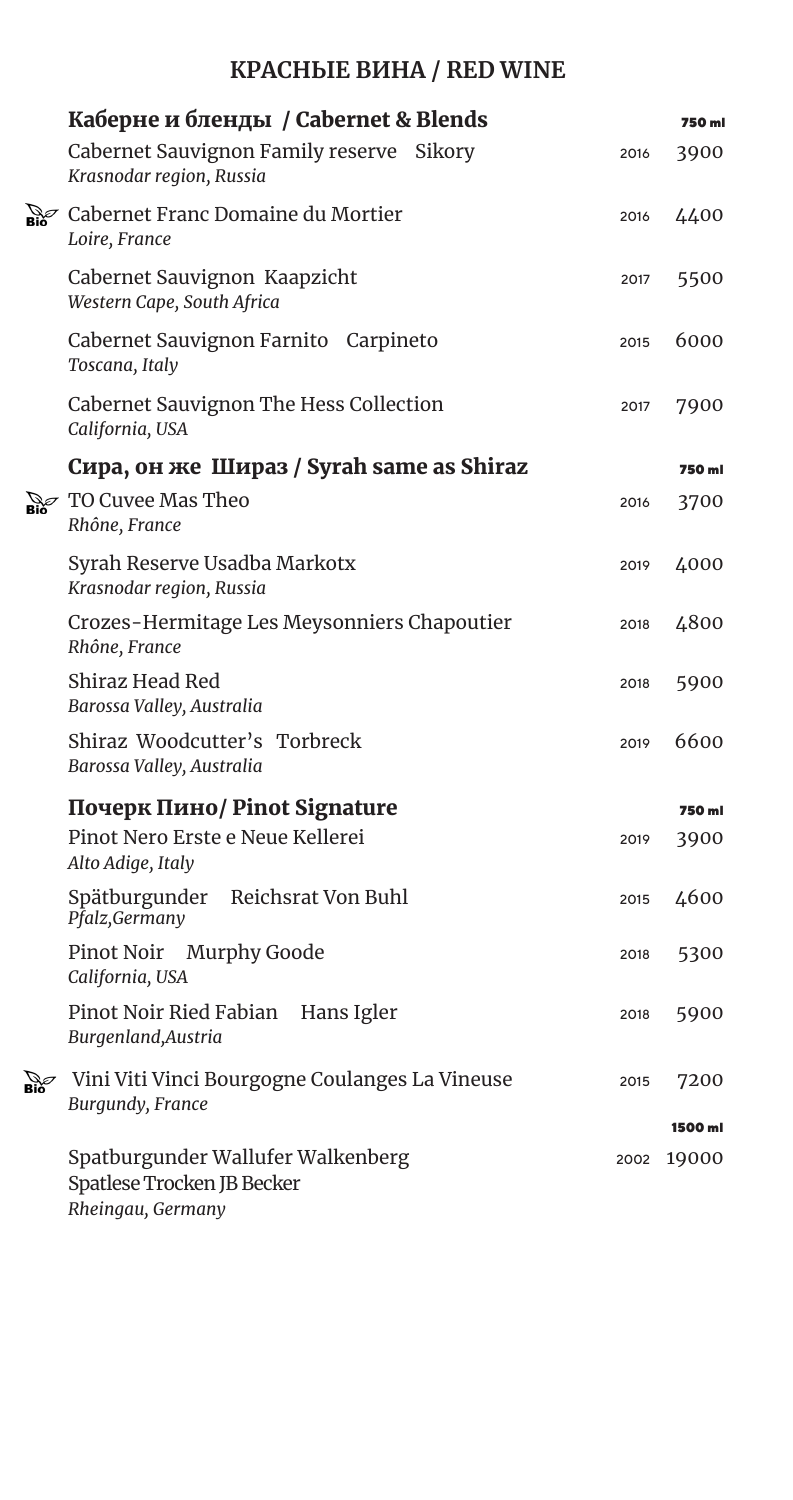## **ФРАНЦИЯ / FRANCE**

| Бургундия / Burgundy                                                      |      | 750 ml     |
|---------------------------------------------------------------------------|------|------------|
| Morgon Jean Foillard<br>Beaujolais                                        | 2016 | 6900       |
| Ladoix Capitain-Gagnerot<br>Ladoix                                        | 2017 | 7900       |
| Fixin Laroze-Drouhin<br>Fixin                                             | 2015 | 9900       |
| Ladoix 1-er Cru Le Bois Roussot Capitain-Gagnerot<br>Ladoix               | 2015 | 12600      |
| Gevrey-Chambertin Dix Climats Domaine Drouhin-Laroze<br>Gevrey-Chambertin | 2018 | 14000      |
| Beaune 1-er Cru Lez Epenottes Pierre Bouree<br>Beaune                     | 2011 | 16000      |
| Vosne-Romanee VV Roche de Bellene<br>Vosne-Romanee                        | 2015 | 18000      |
| Corton Renardes Gran Cru Capitain-Gagnerot<br>Alox-Corton                 |      | 2017 29000 |
| Бордо /Bordo                                                              |      |            |
| Chateau Citran<br>Haut Medoc                                              | 2013 | 6500       |
| Chateau Leoville Barton<br>Saint-Julien                                   | 2007 | 16000      |
| Chateau Branaire Ducru<br>Saint-Julien                                    | 2009 | 17200      |
| <b>Chateau Giscours</b><br>Margaux                                        | 2004 | 19900      |
| Chateau l'Evangile<br>Pomerol                                             |      | 2002 24000 |
| <b>ИТАЛИЯ / ITALY</b>                                                     |      |            |
| Primitivo Auramadre Tollo<br>Puglia                                       | 2020 | 2900       |
| Susumaniello Verso Sud I Pastini<br>Puglia                                | 2016 | 4200       |
| Mongrana Querciabella<br><b>Toscana</b>                                   | 2018 | 4500       |
| Valpolicella Ripasso Pojega<br>Veneto                                     | 2017 | 4900       |
| Barbera d'Alba Brezza Giacomo e Figli<br>Piedmont                         | 2016 | 5200       |
| Barbaresco Mantico Bersano<br>Piedmont                                    | 2015 | 9200       |
| Amarone della Valpolicella Classico Costasera Masi<br>Veneto              | 2015 | 9900       |
| Barolo Riserva Borgogno<br>Piedmont                                       | 2003 | 13000      |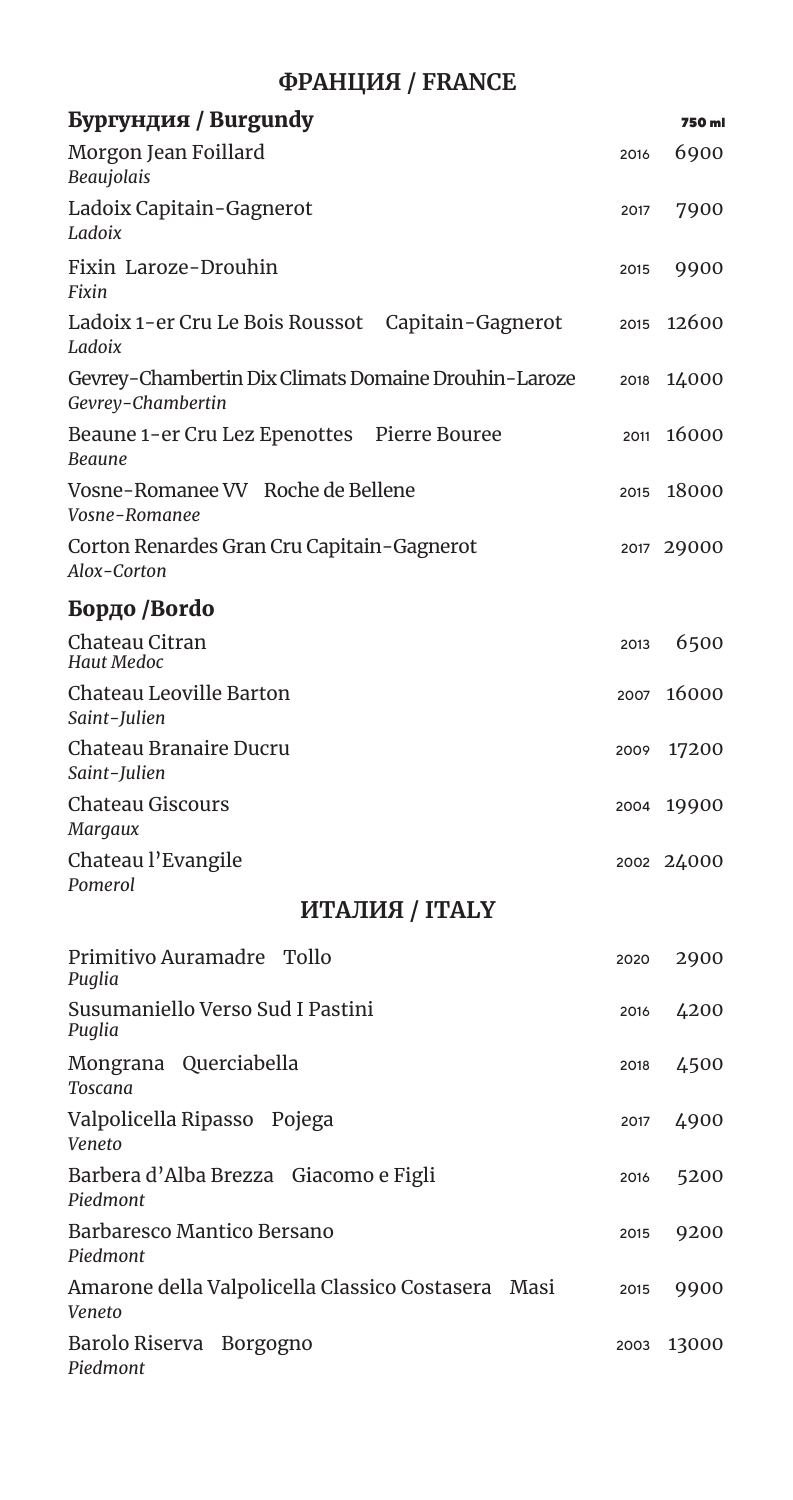#### ИСПАНИЯ / SPAIN

| Garnacha Angel Bodegas Ilurce<br>Rioja        | 2019 | 3800 |
|-----------------------------------------------|------|------|
| Mencia Pagos del Galir<br>Valdeorras          | 2017 | 4900 |
| Bardos Romantica Crianza<br>Ribera del Duero  | 2017 | 5500 |
| Camins del Priorat Alvaro Palacios<br>Priorat | 2019 | 6500 |
| Navajas Gran Reserva<br>Rioja                 | 2011 | 7300 |

# ДЕСЕРТНЫЕ ВИНА / DESSERT WINE

|                                                                   |      | 500 ml |
|-------------------------------------------------------------------|------|--------|
| Noble Semillon Viu Manent<br>Colchagua, Chile                     | 2018 | 3500   |
| Recioto della Valpolicella Corte Giara Allegrini<br>Veneto, Italy | 2017 | 6500   |
|                                                                   |      | 375 ml |
| Ben Rye Donnafugata                                               | 2017 | 7800   |
| Sicilia, Italy                                                    |      | 750 ml |
| Riesling Auslese J.B. Becker<br>Riengau, Germany                  | 1999 | 9000   |
|                                                                   |      |        |

| 60 ml |
|-------|
|       |
| 300   |
|       |
| 700   |
| 300   |
| 450   |
|       |
| 500   |
| 850   |
| 1350  |
|       |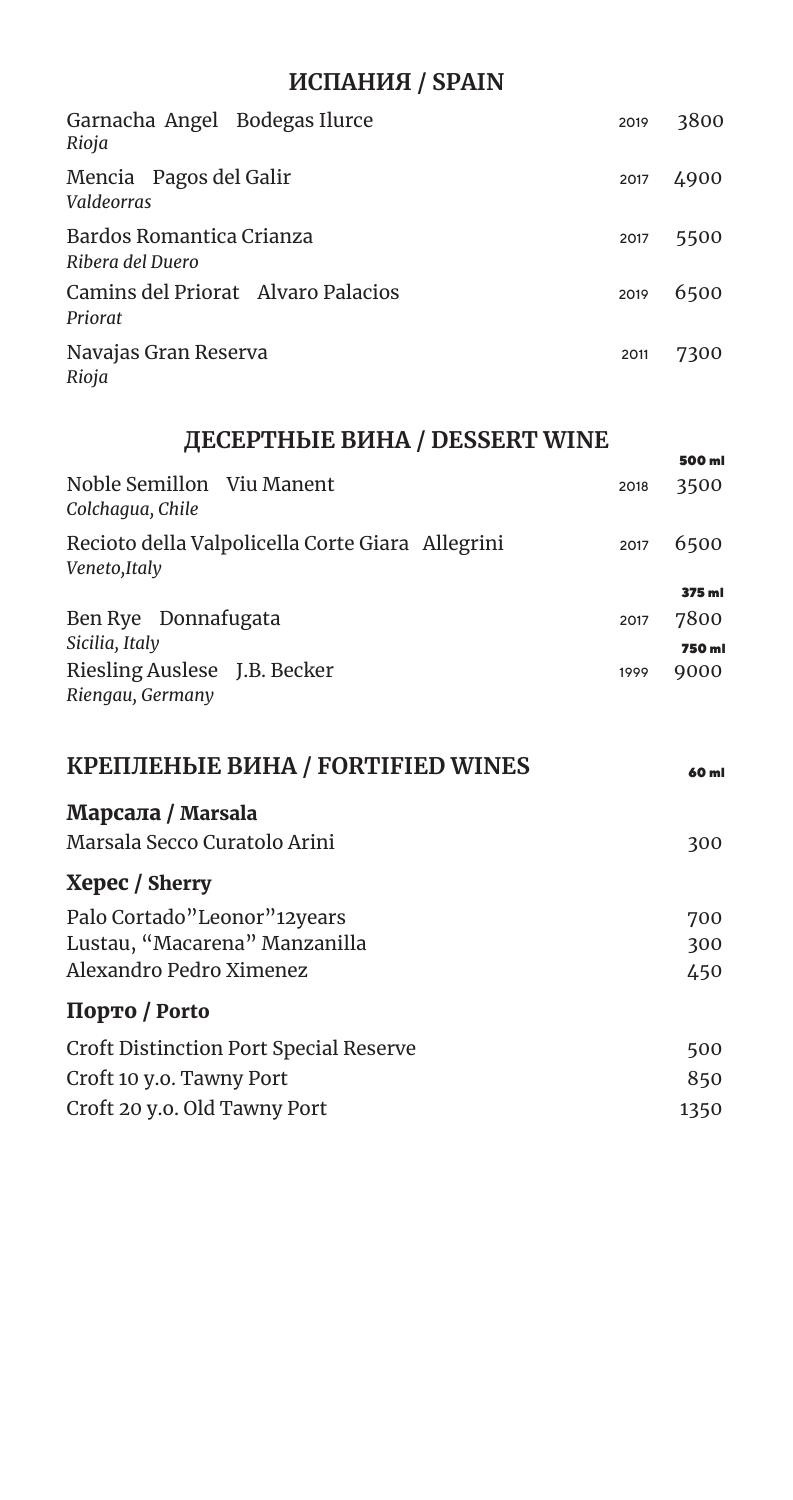# **ПОПУЛЯРНЫЕ КОКТЕЙЛИ / COCKTAILS**

| Martini Negroni<br>Джин Bombay Sapphire, Martini Bitter, Martini<br>Riserva Speciale Rubino                    | 600 |
|----------------------------------------------------------------------------------------------------------------|-----|
| Rusty Nail<br>Johnnie Walker Red Label, ликер<br>Drambuie                                                      | 600 |
| Old Fashioned                                                                                                  | 600 |
| Бурбон, биттер Angostura, сахар, цедра апельсина, содовая                                                      |     |
| New York sour                                                                                                  | 650 |
| Бурбон, порто, биттер Angostura,<br>сахарный сироп, сок лимона, белок                                          |     |
| Bellini                                                                                                        | 500 |
| Персик, Prosecco                                                                                               |     |
| Aperol spritz                                                                                                  | 550 |
| Aperol, Prosecco, содовая                                                                                      |     |
| Amaretto Sour<br>Виски Johnnie Walker Black Label 12 у.о., миндальный ликер,<br>сок лимона, белок              | 600 |
| Rubus Fizz<br>Джин на малине и розовом перце, ликер личи,<br>грейпфрутовый фреш, розовый лимонад               | 600 |
| <b>Tropical Gin</b><br>Джин Bombay Saphire, миндальный ликер,<br>ред булл тропический, лайм                    | 550 |
| Beluga Moscow Mule<br>Водка Beluga Noble, имбирный лимонад, сок лимона                                         | 550 |
| Martini Fiero tonic<br>Martini Fiero, tonic, слайс апельсина                                                   | 550 |
| Coconut Highball                                                                                               | 550 |
| Виски Dewar's 8 у.о., лайм, сироп кокос, мята, содовая                                                         |     |
| Mai Tai<br>Ром Havana club 3 y.o., ром Huvana club 7 y.o., минадальный ликер,<br>апельсиновый ликер, сок лайма | 650 |
| Grey Goose Fizz<br>Водка Grey Goose, персиковый ликер, грейпфрут, тоник, тимьян                                | 600 |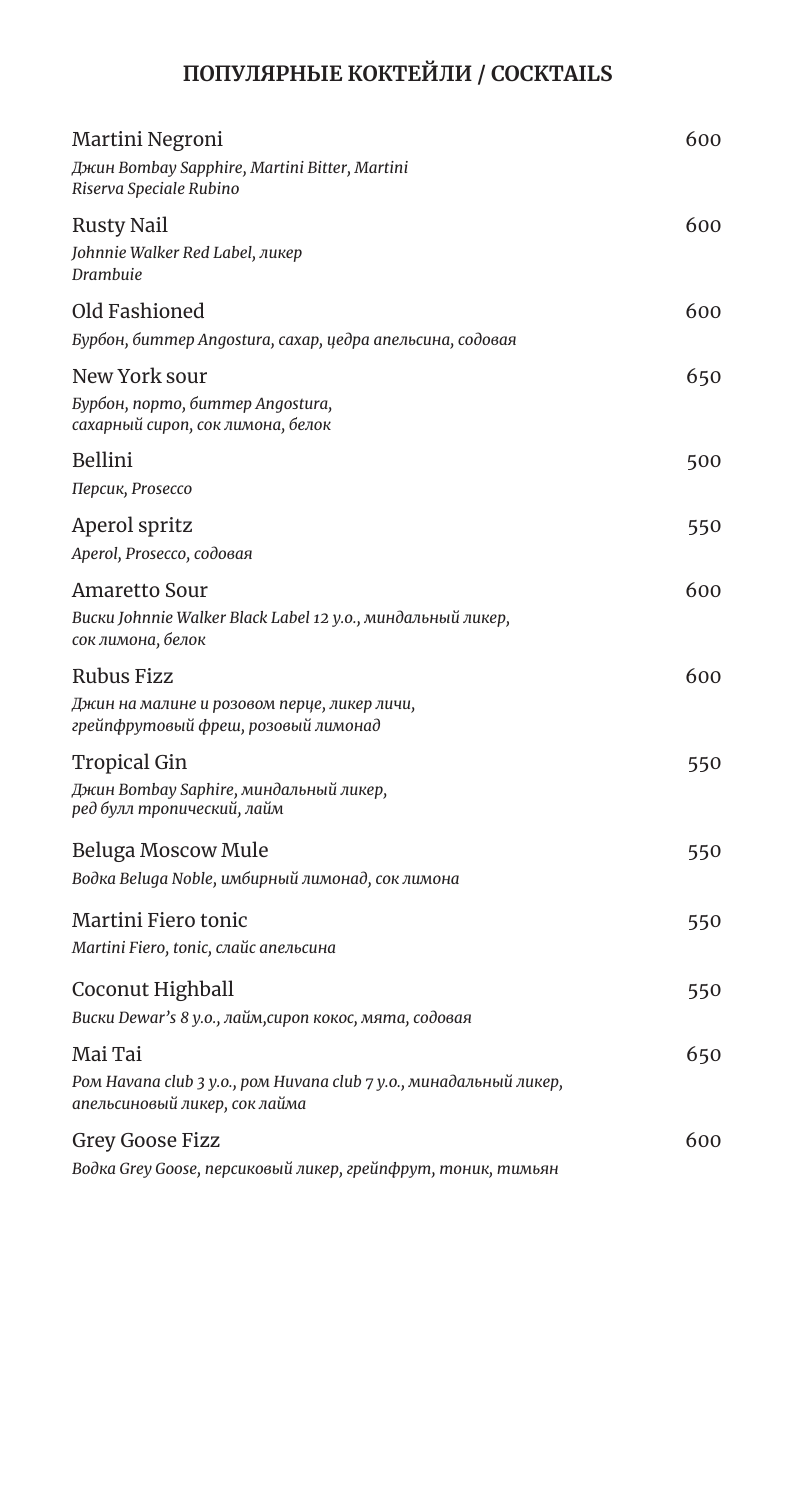## **СТИЛЬ «HUNTING» / «HUNTING» STYLE**

| Hunter                                                                                                                                                                                                                                                                                                                                                                             | 600                                                                                         | Fimiam                                                                                                        |                                                                                                                                                                                                                        | 750               |
|------------------------------------------------------------------------------------------------------------------------------------------------------------------------------------------------------------------------------------------------------------------------------------------------------------------------------------------------------------------------------------|---------------------------------------------------------------------------------------------|---------------------------------------------------------------------------------------------------------------|------------------------------------------------------------------------------------------------------------------------------------------------------------------------------------------------------------------------|-------------------|
| Биттер Beluga Huntig Herbal, мартини<br>россо, водка, слайс апельсина<br>Pine-martini                                                                                                                                                                                                                                                                                              | 600                                                                                         |                                                                                                               | Виски "Grants", ликёр "Begallet"<br>тимьян, сок лимон, имбирный сироп,<br>белок, биттер кардамон                                                                                                                       |                   |
| Водка Beluga Noble, джин london dry,                                                                                                                                                                                                                                                                                                                                               |                                                                                             | French Tea                                                                                                    |                                                                                                                                                                                                                        | 600               |
| сладкий херес, ликёр шишки горной<br>сосны, экстракт розмарина<br>Listva                                                                                                                                                                                                                                                                                                           | 600                                                                                         |                                                                                                               | Джин Beefeater сироп чая с личи,<br>грейпфрутовый свежевыжатый сок,<br>розовая кава, эфирные масла цедры                                                                                                               |                   |
| Биттер Beluga Hunting Herbal, пряный<br>золотой ром, биттер на апельсине,<br>сухой херес<br>J&M<br>Johnnie Walker Black Label, амаро, ликер<br>Begallet China-China, Begallet Thyme<br>Apple Leaf<br>Водка Beluga Noble, кальвадос, херес<br>манзанилья, кордиал кардамон-<br>тимьян<br>Gin Tea Sour<br>Джин на зеленом чае и травах, ликер<br>Begallet Verbena, сок лимона, белок | 650<br>600<br>600                                                                           | грейпфрута<br>Fetus sour<br>лимонный сок, белок<br>Arrietta Spritz<br>Paloma                                  | Beluga Hunting Berry, абриковый<br>бренди, апельсинолвый ликёр,<br>Херес, Педро Хименез, вишневый ликер,<br>апельсиновый ликер, розовая кава<br>Текила Patron silver, ликёр St.German,<br>клубника, базилик, грейпфрут | 600<br>600<br>600 |
|                                                                                                                                                                                                                                                                                                                                                                                    |                                                                                             |                                                                                                               |                                                                                                                                                                                                                        |                   |
|                                                                                                                                                                                                                                                                                                                                                                                    | 500                                                                                         |                                                                                                               |                                                                                                                                                                                                                        |                   |
|                                                                                                                                                                                                                                                                                                                                                                                    |                                                                                             | Выбери джин                                                                                                   |                                                                                                                                                                                                                        |                   |
| Bombay tonic<br>собери свой джин-тоник                                                                                                                                                                                                                                                                                                                                             | <b>BOMBAY</b><br><b>SAPPHIRE</b>                                                            | <b>BOMBAY</b><br><b>BRAMBLE</b>                                                                               |                                                                                                                                                                                                                        |                   |
|                                                                                                                                                                                                                                                                                                                                                                                    | Джин с интенсивными<br>тонами апельсина,<br>лимона и пикантными<br>можжевеловыми<br>нотками | Богатыи и элегантныи<br>ягодный вкус малины и<br>ежевики, полученный<br>путем добавления<br>натурального сока |                                                                                                                                                                                                                        |                   |
|                                                                                                                                                                                                                                                                                                                                                                                    | Крепость - 47%                                                                              | Крепость - 37,5%                                                                                              |                                                                                                                                                                                                                        |                   |
|                                                                                                                                                                                                                                                                                                                                                                                    |                                                                                             |                                                                                                               |                                                                                                                                                                                                                        |                   |
|                                                                                                                                                                                                                                                                                                                                                                                    |                                                                                             | Тоник                                                                                                         |                                                                                                                                                                                                                        |                   |
|                                                                                                                                                                                                                                                                                                                                                                                    |                                                                                             |                                                                                                               |                                                                                                                                                                                                                        |                   |
|                                                                                                                                                                                                                                                                                                                                                                                    |                                                                                             | Добавь по вкусу                                                                                               |                                                                                                                                                                                                                        |                   |
| розмарин                                                                                                                                                                                                                                                                                                                                                                           |                                                                                             | ● цедра апельсина                                                                                             | лайм                                                                                                                                                                                                                   |                   |
| ТИМЬЯН                                                                                                                                                                                                                                                                                                                                                                             | ● цедра лимона                                                                              |                                                                                                               | ● грейпфрут                                                                                                                                                                                                            |                   |

╱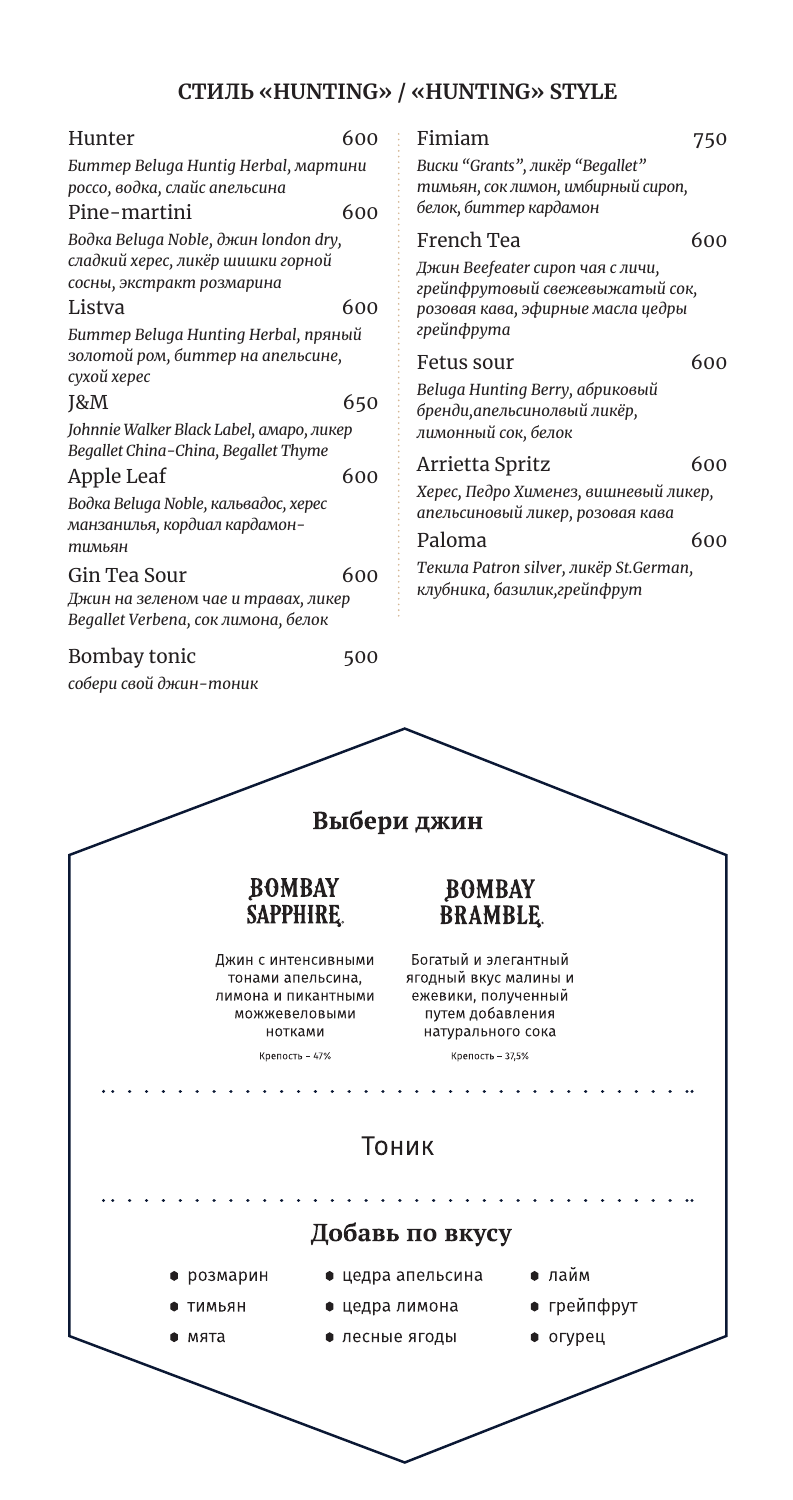| <b>Виски / Whiskey</b>                      | 40 ml |
|---------------------------------------------|-------|
| Ирландский виски / Irish whisky             |       |
| Jameson                                     | 520   |
| Jameson Black barrel                        | 670   |
| Silkie                                      | 550   |
| Roe&Co                                      | 750   |
| Шотландский виски /                         |       |
| Scotch whisky                               |       |
| Johnnie Walker Red Label                    | 500   |
| Johnnie Walker<br>Black Label 12 y.o.       | 800   |
| Johnnie Walker Gold Label                   |       |
| Reserve                                     | 1100  |
| Johnnie Walker blue Label                   | 3200  |
| Ballantine's                                | 450   |
| Ballantine's 7 y.o.                         | 550   |
| Grant's Triple Wood<br>Smoky                | 350   |
| Dewar's White Label                         | 420   |
| Dewar's Carbbean<br>Smooth 8 y.o.           | 450   |
| Chivas Regal 12 y.o.                        | 950   |
| Monkey Shoulder                             | 550   |
| Односолодовый виски / Single<br>malt whisky |       |
| Mortlach 12 y.o.                            | 1300  |
| Singleton 12 y.o.                           | 950   |
| Glenfiddich 12 y.o.                         | 650   |
| Glenfiddich 15 y.o.                         | 900   |
| Glenfiddich 21 y.o.                         | 2500  |
| The Balvenie<br>DoubleWood 12 y.o.          | 800   |
| The Balvenie                                | 1100  |
| Caribbean Cask 14 y.o.                      |       |
| The Glenlivet 12 y.o.                       | 850   |
| Cardhu 12 y.o.                              | 1100  |
| Aberfeldy 12                                | 900   |
| Glenmorangie<br>Lasanta 12 y.o.             | 1400  |
| The Macallan Triple Cask                    |       |
| 12 y.o. "Fine Oak"                          | 1400  |
| Talisker 10 y.o.                            | 1100  |
| Американский виски/American                 |       |
| Jim Beam Double Oak                         | 450   |
| <b>Bulleit Bourbon</b>                      | 650   |
| <b>Bulleit Rye</b>                          | 650   |
| Японский виски/Japanese whisky              |       |
| Suntory Toki                                | 550   |
| Водка / Vodka                               | 40 ml |
| Хаски                                       | 250   |
| Absolut Original                            | 350   |

| <b>Grey Goose</b>                 | 400          |
|-----------------------------------|--------------|
| Reyka                             | 470          |
| <b>BELUGA</b>                     |              |
| Beluga Noble                      | 280          |
| Beluga Transatlantic              | 320          |
| Beluga Allure                     | 400          |
| Beluga Gold Line                  | 450          |
| Beluga Epicure 700 ml             | 450 000      |
| Джин / Gin                        | 40 ml        |
| Gordon's Premium Pink             | 500          |
| <b>Bombay Sapphire</b>            | 500          |
| Beefeater                         | 500          |
| Beefeater Blood Orange            | 520          |
| Ungava                            | 500          |
| Roku                              | 650          |
| <b>Botanist</b>                   | 900          |
| Opihr                             | 550          |
| Tanqueray Nº Ten                  | 950          |
| Hendricks                         | 900          |
| Monkey 47                         | 1900         |
|                                   |              |
| Мескаль / Mescale                 | 40 ml        |
| Convite Esencial Joven            | 600          |
| Текила / Tequila                  | 40 ml        |
| <b>Patron Silver</b>              | 550          |
| Patron Reposado                   | 600          |
| Leyenda milagro silver            | 500          |
| Leyenda del Milagro               | 680          |
| «Select Barrel Reserve»           |              |
| Reposado                          |              |
| Olmeca Altos Reposado             | 750          |
| Maracame Plata                    | 700          |
| Pom / RUM                         | 40 ml        |
| Havana Club Anejo 3               | 450          |
| Havana Club Anejo 7               | 550          |
| Sailor Jerry                      | 400          |
| Bacardi Carta Blanca              | 350          |
| Bacardi Spiced                    | 350          |
| Bacardi Reserva 8 y.o.            | 450          |
| Zacapa 23 Centenario<br>Zacapa XO | 1400<br>2400 |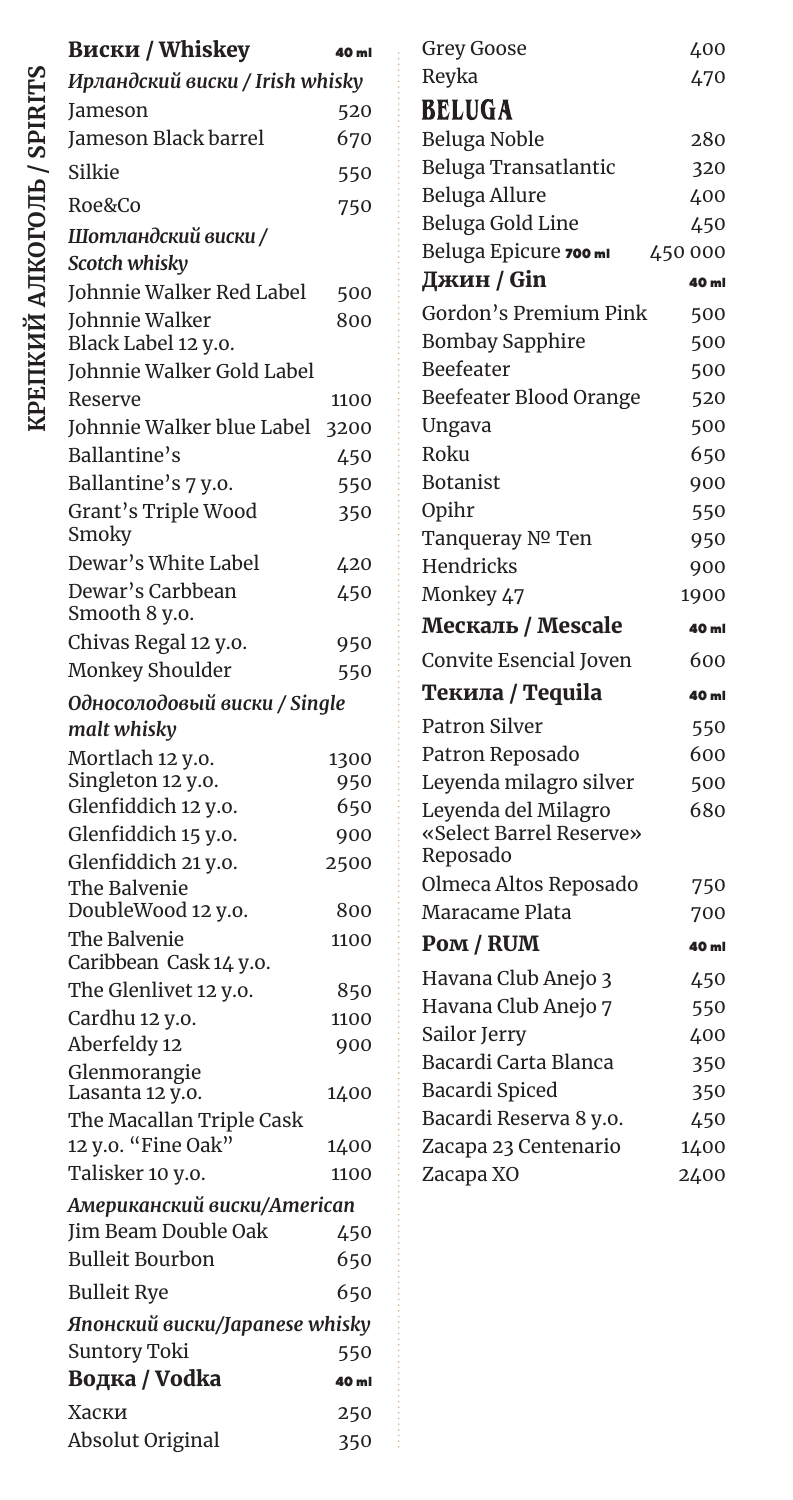| Бренди& Кальвадос /<br><b>BRANDY&amp; CA LVADOS</b>  | 40 ml | Grappa "Saffredi" Fattoria<br>le Pupille                                        | 1000       |
|------------------------------------------------------|-------|---------------------------------------------------------------------------------|------------|
| Metaxa $5^*$                                         | 450   | Ликеры и Амаро / LIQUORS                                                        |            |
| <b>Ararat Apricot</b>                                | 450   | <b>&amp; AMĀRO</b>                                                              |            |
| Blanche de Normandie<br>Christian Drouin             | 500   | <b>Noble Russian Bitter</b>                                                     |            |
| <b>Calvados Selection</b>                            | 550   | BELUGA HUNTING HERBAL<br>SILO,<br><b>BELUGA HUNTING BERRY</b><br><b>HUNTING</b> | 320<br>320 |
| Арманьяк / ARMAGNAC 40 ml                            |       | Другое / other                                                                  |            |
| Janneau VSOP                                         | 550   | Becherovka                                                                      | 400        |
| Коньяк / COGNAC                                      | 40 ml | <b>Ricard Anice</b>                                                             | 400        |
| <b>Martell VS</b>                                    | 700   | Jagermeister                                                                    | 400        |
| Martell VSOP                                         | 950   | Luxardo Amaro Abano                                                             | 400        |
| Hine VSOP                                            | 900   | <b>Branca Menta</b>                                                             | 400        |
| <b>Courvoisier VSOP</b>                              | 950   | Amaro Montenegro                                                                | 370        |
| Remy Martin XO EXELLENCE                             | 3500  | Bigallet China-China                                                            | 390        |
| James Henessy                                        | 1700  | Cointerau                                                                       | 400        |
| Delamain Reserve                                     |       | <b>Baileys</b>                                                                  | 450        |
| de la Famille Cognac                                 |       | Kahlua                                                                          | 500        |
| Grande Champagne                                     | 7500  | Limonchello                                                                     | 350        |
| Дистилляты /                                         |       | St-Germain                                                                      | 420        |
| <b>EAUX DE VIE</b>                                   | 40 ml | Crème de cassis                                                                 | 350        |
| "Полугар №1 Рожь и<br>Пшеница"<br>"Полугар №2 Чеснок | 390   | <b>Bigallet Thyme</b><br><b>Bigallet Verbena</b>                                | 420<br>420 |
| и перец"                                             | 390   |                                                                                 |            |
| <b>Schnapps Raspberry</b>                            | 420   |                                                                                 |            |
| Grappa Lo Chardonnay<br>di Nonino Reposado           | 600   |                                                                                 |            |

#### **BEPMYTH / VERMOUTH**

| Martini<br>bianco, rosso, extra dry, fiero             | 60 ml  | 320 |
|--------------------------------------------------------|--------|-----|
| Martini Riserva Speciale Rubino                        | 60 ml  | 350 |
| Martini Riserva Speciale Bitter                        | 60 ml  | 350 |
| Lillet Blanc                                           | 60 ml  | 370 |
| <b>ПИВО / BEER</b>                                     |        |     |
| Will-Brau Helles                                       | 500 ml | 470 |
| Leffe Blonde                                           | 330 ml | 450 |
| Leffe Brune                                            | 330 ml | 450 |
| Cidre Rose Fournier                                    | 250 ml | 450 |
| Cidre Brut Fournier                                    | 250 ml | 450 |
| Maisel's Weisse Original                               | 500 ml | 470 |
| Maisel's Alkoholfrei<br>безалкогольное / non alcoholic | 500 ml | 470 |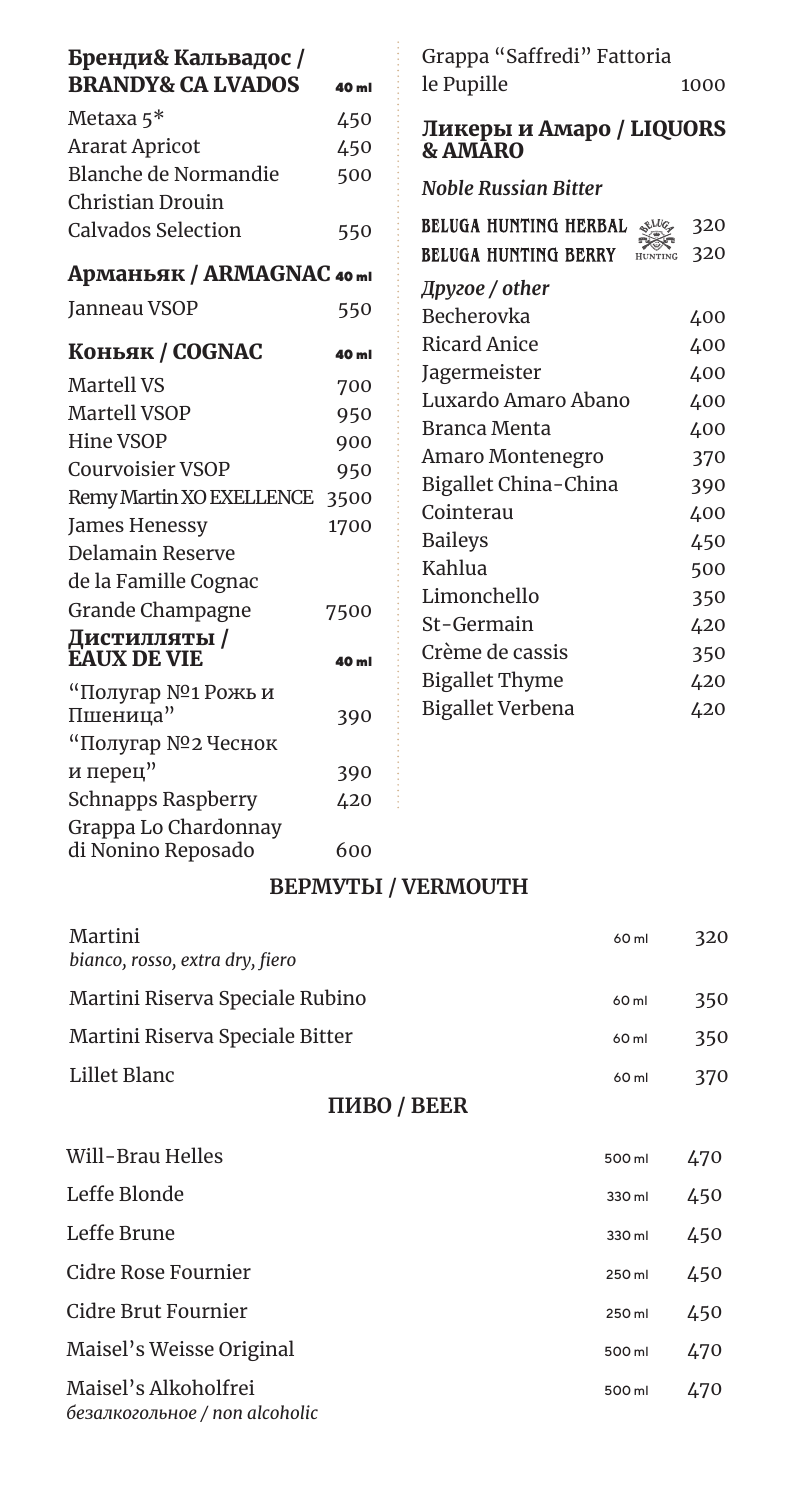#### *Домашние лимонады / Homemade lemonade*

300 / 1000 ml

*Мандарин - Розмарин / Mandarin-Rosemary Клюква-Базилик / Cranberry-Basil Дыня-Арбуз / Watermelon-Melon* -350 / 890-

*Домашние морсы / Homemade fruit drinks*

250 / 1000 ml

*Черная смородина - Мята / Black currant - Mint Облепиха - Имбирь / Sea buckthorn - Ginger* -250 / 690-

| Лимонад / Lemonade                                              |                 | 330 ml     |
|-----------------------------------------------------------------|-----------------|------------|
| Mirinda, Pepsi, Pepsi Light, 7up, Ginger ale                    |                 | <b>200</b> |
|                                                                 |                 | 200 ml     |
| Тоник "Sanpellegrino"                                           |                 | 200        |
| Coku / Juices                                                   |                 | 200 ml     |
| Яблоко, апельсин, томат, вишня<br>Apple, orange, tomato, cherry |                 | 190        |
| Энергетические напитки / Energy drinks                          |                 | 250 ml     |
| Red Bull Classic, Sugar Free, Tropical                          |                 | 250        |
| Boda / Water                                                    |                 |            |
| Edis                                                            | 500 ml / 950 ml | 390/590    |
| Evian                                                           | 330 ml / 750 ml | 370/570    |
| Ferrarelle                                                      | 330 ml / 750 ml | 370/570    |
| Krasota                                                         | 1000 ml         | 350        |
|                                                                 |                 |            |

|  | КОФЕ / COFFEE |
|--|---------------|
|--|---------------|

| 190 |
|-----|
| 190 |
| 260 |
| 260 |
| 240 |
| 270 |
| 270 |
|     |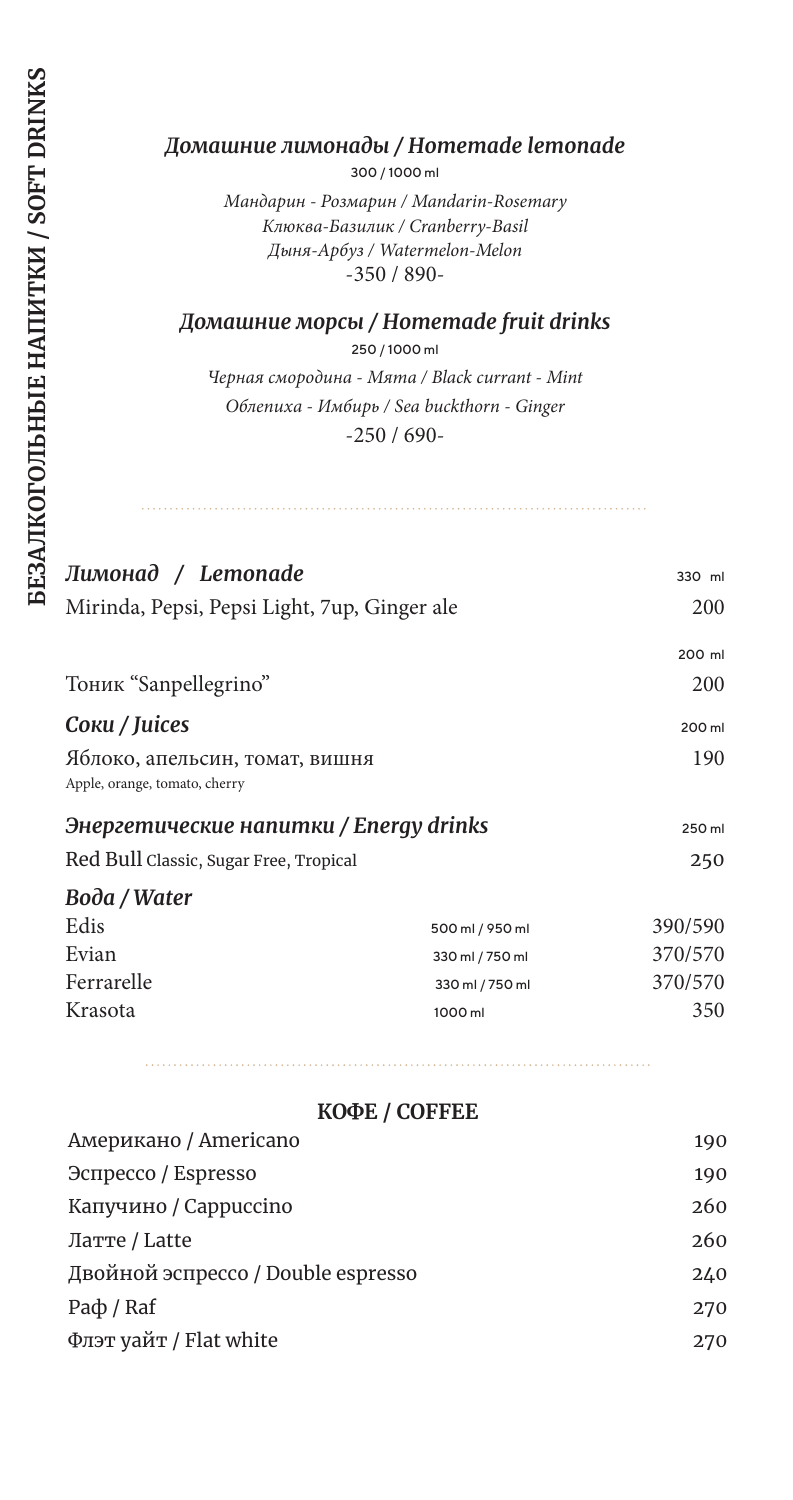# **ЧАЙ / TEA**

| Классический чай / Classic tea                                             | 600 ml |
|----------------------------------------------------------------------------|--------|
| Accaм / Assam                                                              | 400    |
| Сенча / Sencha                                                             | 400    |
| Эрл Грей / Earl Grey                                                       | 400    |
| Китайский чай / Chinese tea                                                | 600 ml |
| Те Гуань Инь / Tie Guan Yin<br>улун / oolong                               | 400    |
| Ку Цяо / Ku Tsyao<br>гречишный / buckwheat                                 | 400    |
| Ли Чжи Хун Ча / Li Chzhi Hun Cha<br>с соком личи / with lychee juice       | 400    |
| Чжэнь Шань Сяо Чжун / Lapsang Sushong<br>копченый / smoked                 | 400    |
| Пуэр / Puer<br>IIIy / Shu                                                  | 400    |
| Да Хун Пао/ Da Hong Pao                                                    | 400    |
| Травяной & Фруктовый чай / Herbal & Fruit tea                              | 600 ml |
| Вишневый сад / Cherry garden                                               | 350    |
| Альпийский луг / Alpine meadow                                             | 350    |
| Ромашка / Chamomile                                                        | 350    |
| Саган дайля / White wing                                                   | 350    |
| Японский чай / Japanese tea                                                | 300 ml |
| Матча латте / Matcha latte                                                 | 260    |
| Согревающие чаи / Warming tea                                              | 600 ml |
| Таёжный чай / Taiga tea                                                    | 430    |
| Малина с тимьяном / Raspberries with thyme                                 | 430    |
| Мандарин с розмарином / Tangerine with rosemary                            | 430    |
| Глинтвейн / Mulled wine                                                    |        |
| Глинтвейн красный / Red mulled wine                                        | 490    |
| Биттер Beluga Hunting Berry, красное вино, апельсин, яблоко, специи        |        |
| Глинтвейн белый / White mulled wine                                        | 490    |
| Биттер Beluga Hunting Berry, белое вино, персиковый ликер, яблоко, специи. |        |

| Какао / Сосоа                   | 300 |
|---------------------------------|-----|
| Горячий шоколад / Hot chocolate | 400 |